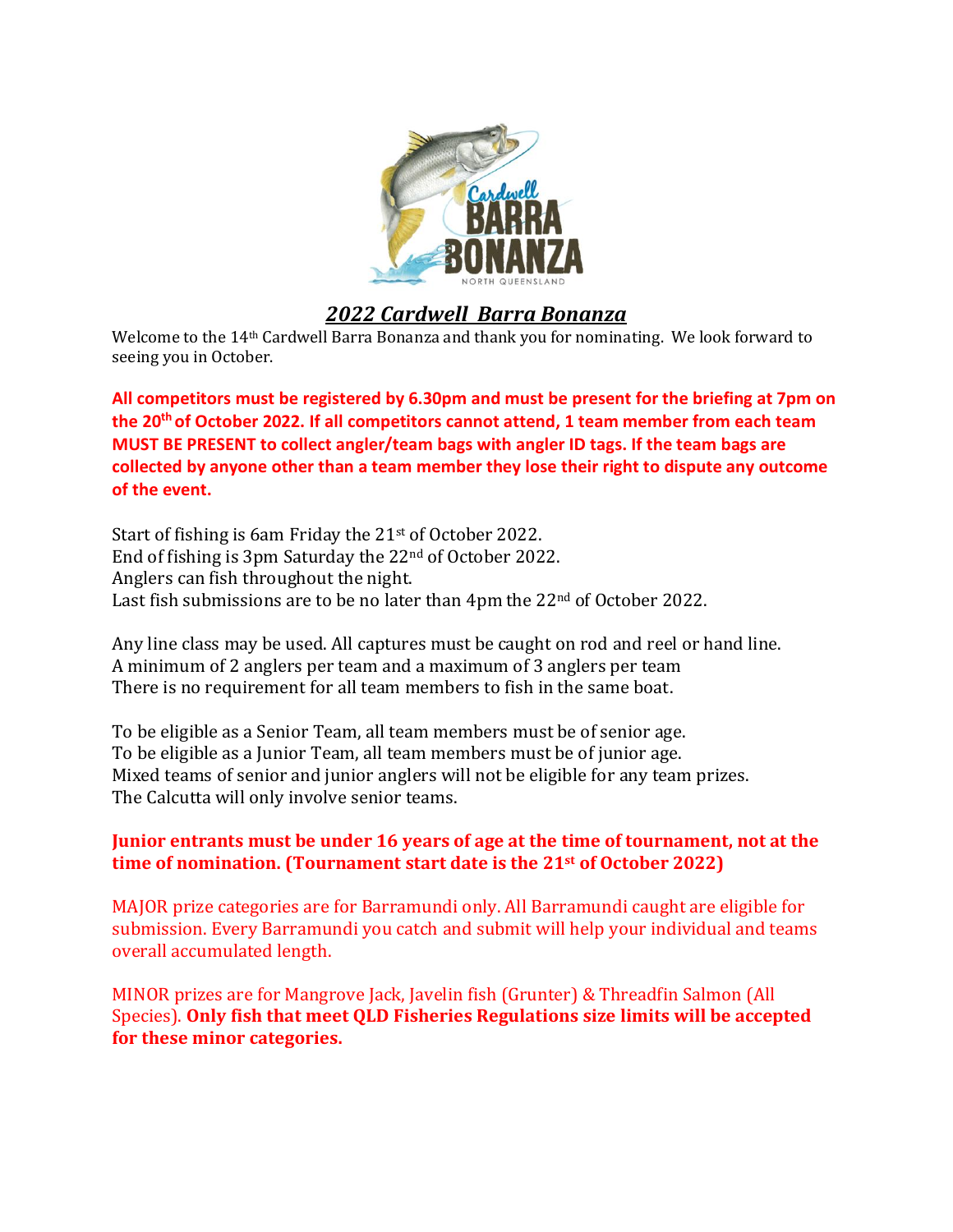

# **PRIZE CATEGORIES**

John Carter Trophy (Grand Champion Barramundi): The largest 1 (one) Barramundi from any angler (Senior or Junior) will win this prize.

Senior Male Champion: This prize will be won by the overall accumulated length of Barramundi caught by 1 (one) senior male angler.

Senior Female Champion: This prize will be won by the overall accumulated length of Barramundi caught by 1 (one) senior female angler.

Runner Up Senior Male: This prize will be won by 1 (one) senior male who's overall accumulated length of Barramundi is second to the champion.

Runner Up Senior Female: This prize will be won by 1 (one) senior female who's overall accumulated length of Barramundi is second to the champion.

Champion Senior Team: This prize will be won by the senior team with an overall largest accumulated length of Barramundi.

Runner Up Senior Team: This prize will be won by the senior team with an overall accumulated length of Barramundi second to the champion team.

Champion Junior: This prize will be won by the overall accumulated length of Barramundi caught by 1 (one) junior angler.

Runner Up Junior: This prize will be won by 1 (one) junior angler who's overall accumulated length of Barramundi is second to the champion.

Champion Junior Team: This prize will be won by the Junior team with an overall largest accumulated length of Barramundi.

Runner Up Junior Team: This prize will be won by the junior team with an overall accumulated length of Barramundi second to the champion team

Mangrove Jack: This prize will be won by the angler with an overall largest accumulated length in both senior and junior categories.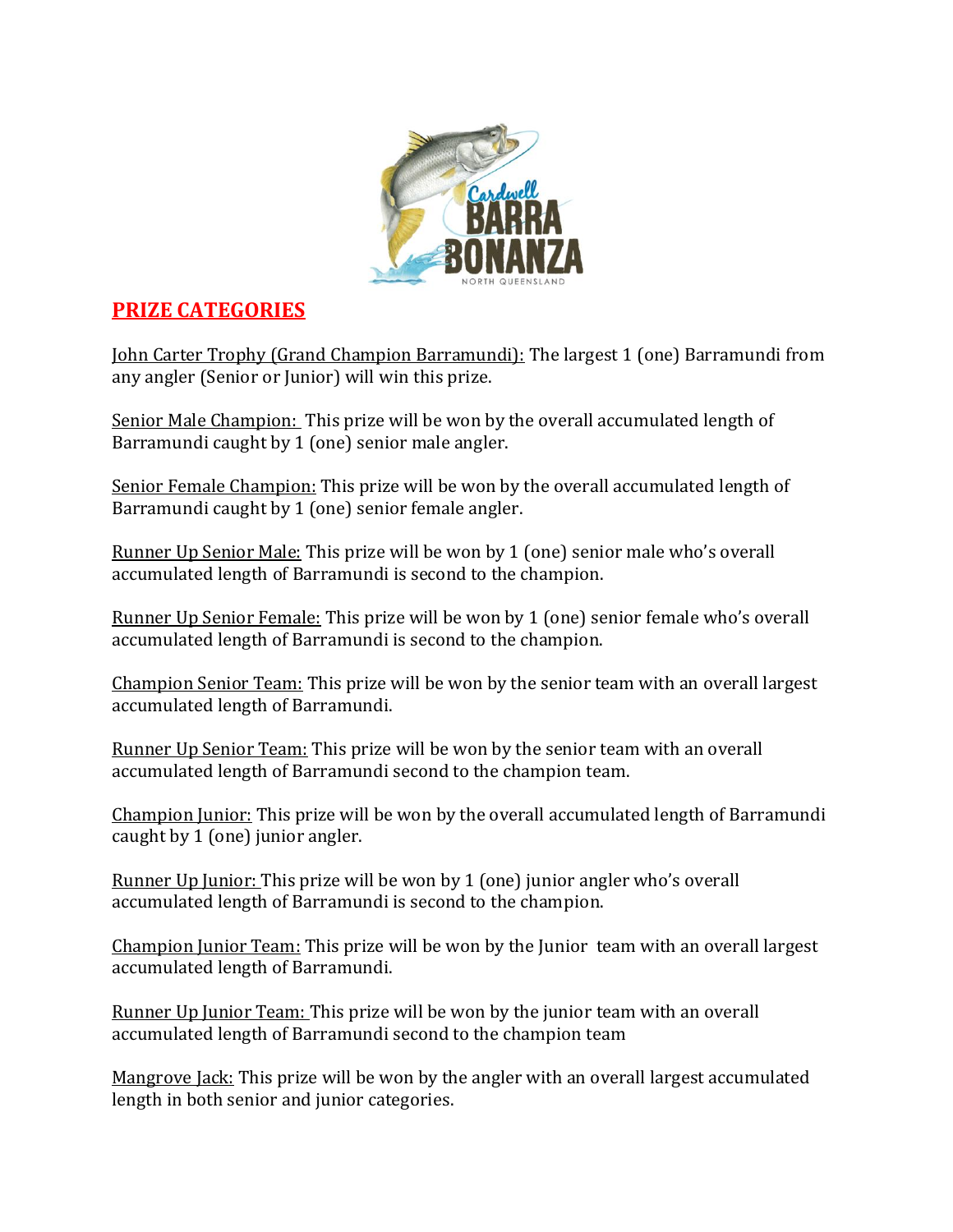Largest Daily Mangrove Jack: The largest Mangrove Jack caught on Friday and Saturday will both win a prize in both senior and junior categories.

Javelin Fish (Grunter): This prize will be won by the angler with an overall largest accumulated length in both senior and junior categories.

Largest Daily Javelin Fish (Grunter): The largest Javelin Fish (Grunter) caught on Friday and Saturday will both win a prize in both senior and junior categories.

Threadfin Salmon: This prize will be won by the angler with an overall largest accumulated length of either or combined species of Threadfin in both senior and junior categories.

Largest Daily Threadfin Salmon: The largest Threadfin Salmon either species caught on Friday and Saturday will both win a prize in both senior and junior categories.

Mystery Length: Barramundi, Mangrove Jack, Javelin fish (Grunter) and Threadfin Salmon will all have a mystery length prize.

Best Photo: There will be a prize for the best photo captured through the comp that is sent into the Cardwell Sportfishing Club's email addres[s info@cardwellsportfishingclub.com.](mailto:info@cardwellsportfishingclub.com)

Senior Entry Chance Draw: All Senior entrants will go into the draw for a chance to win the boat package worth \$55,000. The entrant must be present and produce their angler ID card to claim the prize. If the entrant is not present the prize will be redrawn until there is a winner.

Senior Entry Chance Draw: All Senior entrants will go into the draw for 1 (one) senior entrant to then have a chance at winning the \$500,000 prize. The entrant must be present and produce their angler ID card for the chance to win this prize. If the entrant is not present, this will be redrawn until there is an entrant that is present to have their chance at winning the \$500,000 prize. If the \$500,000 is not drawn, a consolation prize package will be awarded.

Junior Entry Chance Draw: All Junior entrants will go into the draw for a chance to win the \$1000 Voucher. The entrant must be present and produce their angler ID card to claim the prize. If the entrant is not present the prize will be redrawn until there is a winner.

All entrant draws will be conducted using a random number generator on a computer. The \$500,000 draw will be over seen by an independent assessor

. **IN THE EVENT THERE IS A TIE IN ANY PRIZE CATEGORY, A COUNT BACK ON TIME AND DATE OF CAPTURE WILL DETERMIN THE WINNER, NOT THE TIME WHEN THE FISH ARE SUBMITTED INTO THE APP. THIS EXCLUDES ALL ENRTY DRAWS.**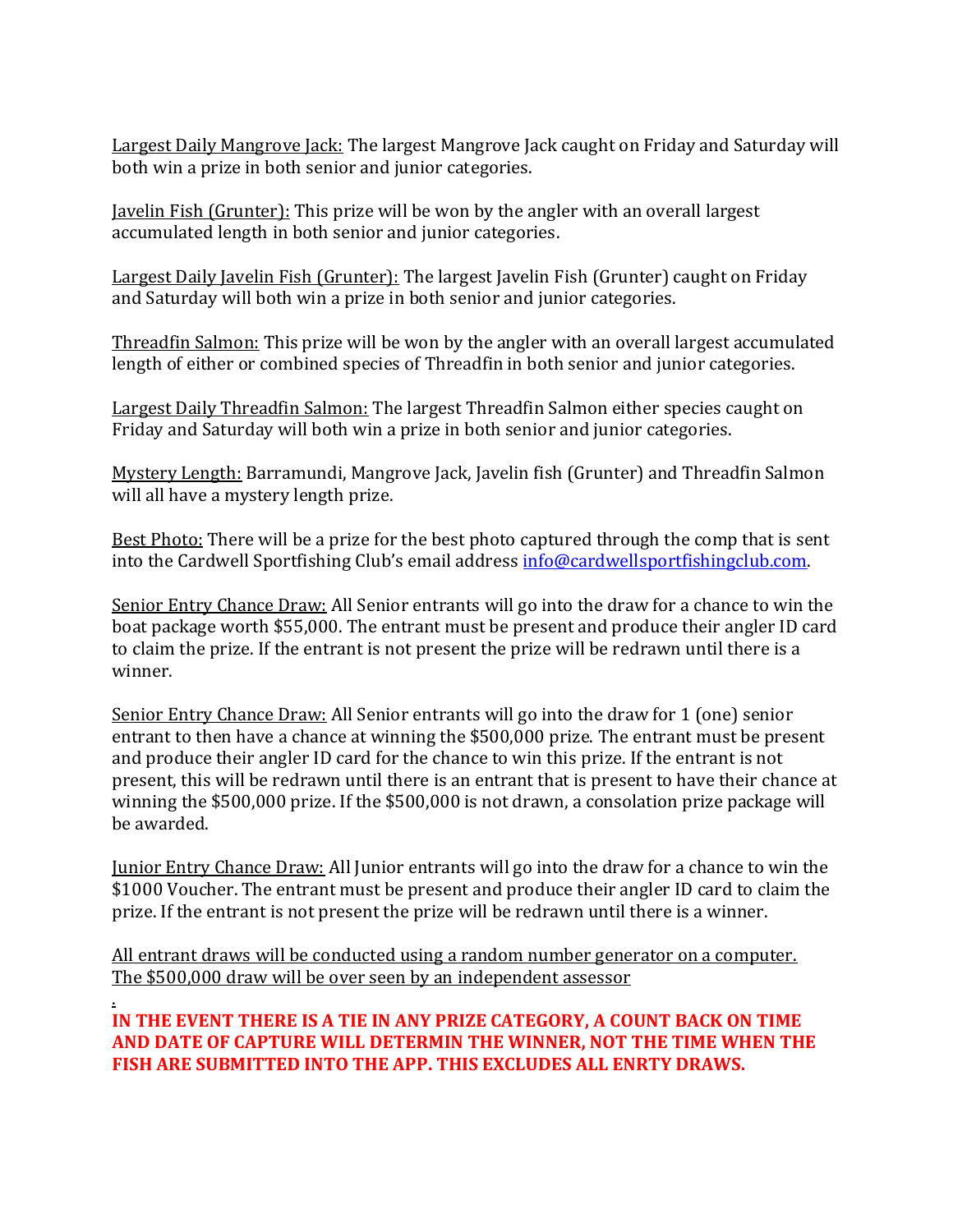

### **FISH SUBMISSIONS**

All fish are to be photographed in the "TRACK MY FISH" app. The app must have access to your location service in your phone/tablet. Your camera must have access to your location service in your phone/tablet.

All fish must be clearly photographed on the 2022 Barra Bonanza brag mat with angler's ID tag visible. The nose of the fish must be against the stop at the zero end of the brag mat.

Any photos submitted without this requirement will be disqualified.

Last fish submissions accepted no later than 4pm the 22<sup>nd</sup> of October 2022.

Cardwell Sport-fishing Club reserves the right to disqualify any angler during the event. No refund of nomination fee will be offered.

Cardwell Sport-fishing Club reserves the right to decline an angler's nomination. If the nomination is declined the angler will receive a full refund.

Cardwell Sport-fishing Club reserves the right to change any rules or terms and conditions. Entrants will be notified of any changes should this occur.

### **Disputes**

Disputes can only be entered into between 4pm and 5pm on Saturday the 22<sup>nd</sup> of October. This will be handled by the Cardwell Sport-fishing Club's Weighmaster and their call is final. No disputes will be entered into after this time

### **Fishing Restrictions**

Fishing restrictions are in place around all prawn farms, fishing near these farms could introduce serious diseases, all fishing is prohibited within 100 meters of prawn farm water intake and outlet channels and all fishing is prohibited in drainage channels surrounding these prawn farms

# **YOU WILL DISQUALFIED IF FOUND FISHING IN THESE AREAS**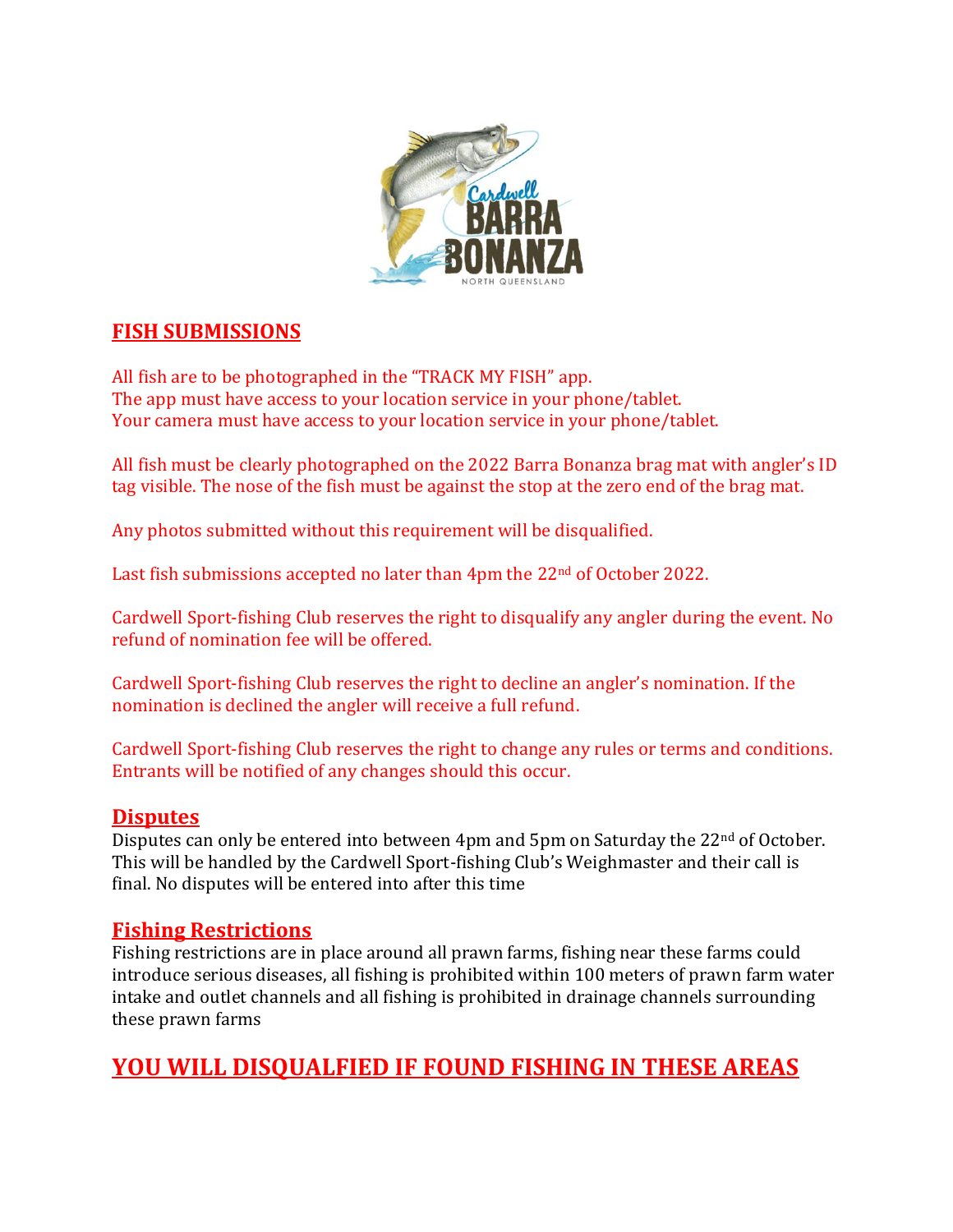

### **Boundaries**

Southern Boundary is the southern bank of Fishers creek and east from the mouth from 18 26.138

Northern Boundary is the northern bank of Dallachy creek and east from the mouth from 18 09.946

Western Boundary is the Bruce Highway

Any fish submitted outside of this area will be disqualified.

Within the competition boundaries there is areas of GBRMPA zones. Cardwell Sport-fishing Club is not liable for people who break these rules for the local area.

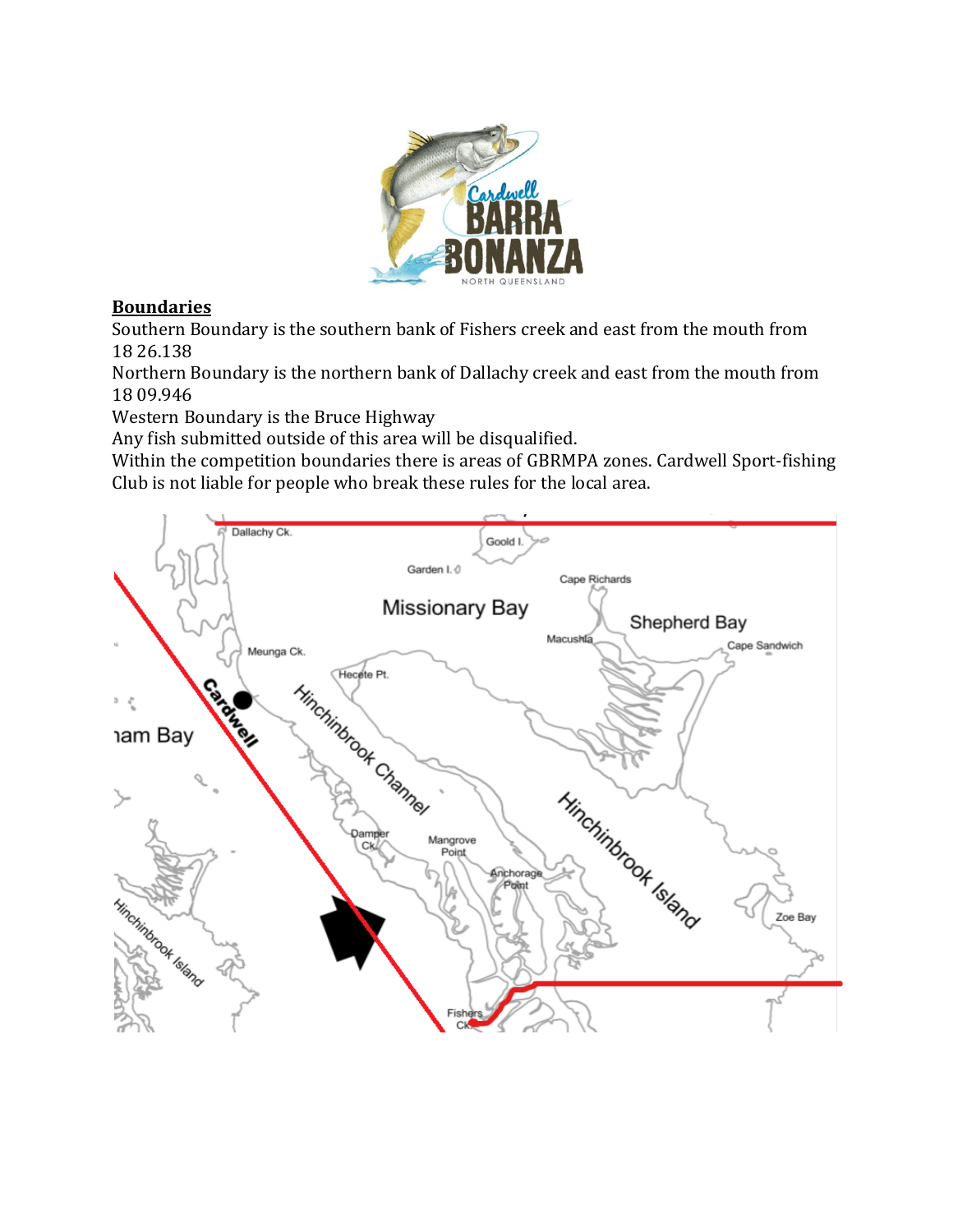

#### **SPONSORSHIP**

All sponsorship nomination tickets are non-refundable and cannot be exchanged for any goods or services during anytime of the event.

#### **NOMINATION FEE**

Upon team/angler registration being received from the nomination website, a payment notice must be emailed to [info@cardwellsportfishingclub.com](mailto:info@cardwellsportfishingclub.com) within 24hrs to confirm the team/anglers nomination. If this is not supplied your nomination is not guaranteed.

#### **CANCELLATION**

A full refund will be give to an entrant who cancels up to 6 weeks before the event. A 10% cancellation fee will held if an entrant cancels up to one month (30 Days) prior to the event.

No refund will be given to an entrant 14 days before the tournament begins. However, the entrant is still eligible for a chance at the entrant prizes and must be present with their angler ID tag at the presentation night.

Special consideration will be given to an entrant on compassionate grounds for cancellation within 14 days of the event.

Cardwell Sport-fishing Club reserves the right to disqualify any angler during the event. No refund of nomination fee will be offered.

Cardwell Sport-fishing Club reserves the right to decline an angler's nomination. If the nomination is declined the angler will receive a full refund.

Cardwell Sport-fishing Club reserves the right to change any rules or terms and conditions. Entrants will be notified of any changes should this occur.